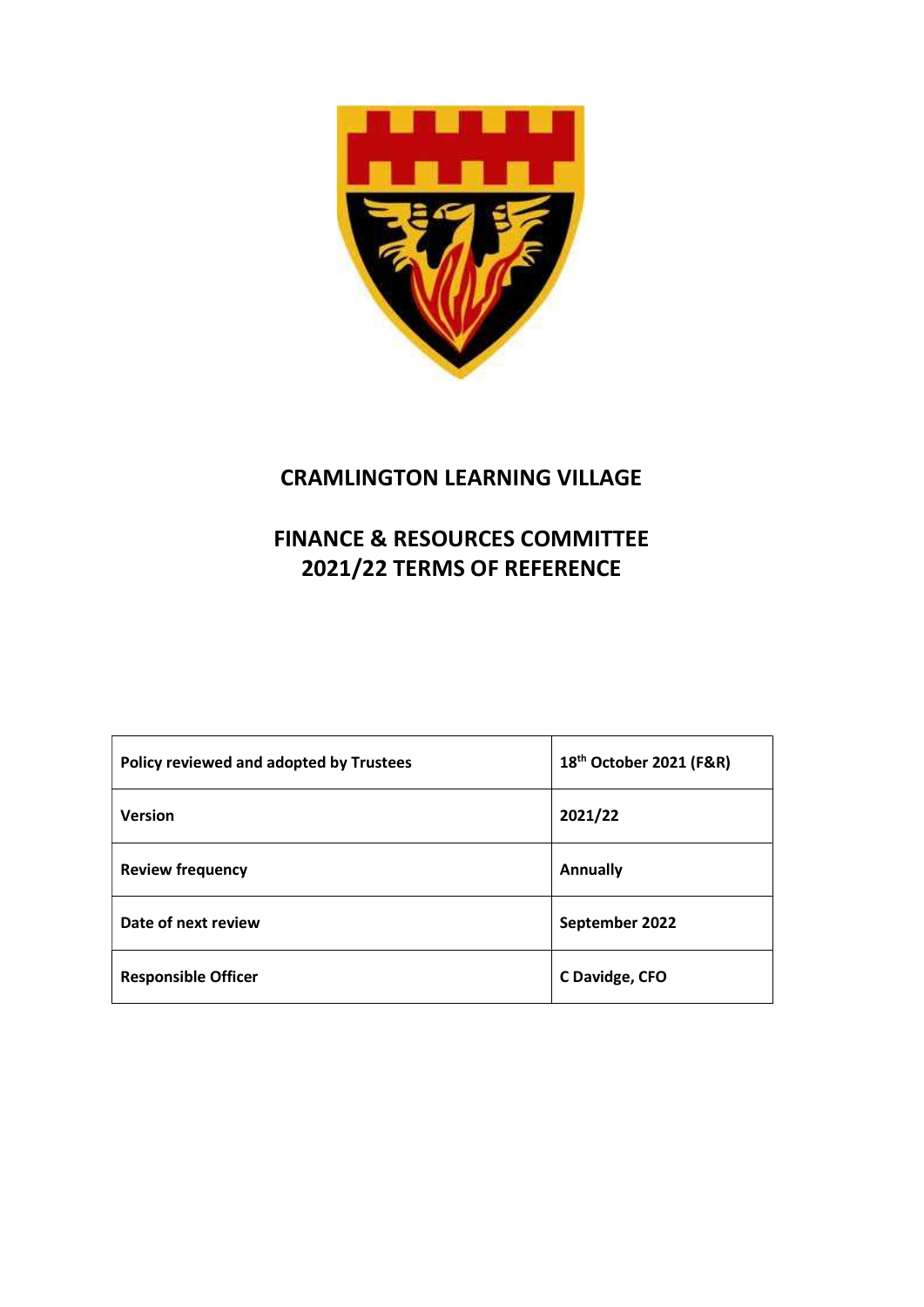## Financial Policy and Planning

To review, adopt and monitor a Finance Policy which includes the local scheme of delegation for spending and budgetary adjustments (Virements) for the committee, CoHeadteacher and other nominated staff.

To review, adopt and monitor all additional financial policies, including a charging and remissions policy.

To establish and maintain a three-year financial plan, taking into the account priorities of the School Improvement Plan and Business Plan, roll projection and signals from central government future years' budgets, within the constraints of available information.

To draft and propose to the governing body for adoption an annual school budget taking into account the priorities of the School Improvement Plan.

To make decisions in respect of service level agreements.

To ensure that sufficient funds are set aside for pay increments as set out in the Pay Policy and as recommended by the CoHeadteacher.

### Financial Monitoring

To monitor the income and expenditure throughout the year of all delegated and devolved funds against the annual budget plan.

To receive budget monitoring reports at least six times per year.

To report back to each meeting of the full governing body and to alert them of potential problems or significant anomalies at an early date.

To liaise with the Standards & Outcomes committee and provide any information necessary to support the committee's activity.

Subject to the local scheme of delegation, to approve any budgetary adjustments that will from time to time be necessary in response to the evolving requirements of the school.

 To prepare the Trustees Report to form part of the Statutory Accounts of the governing body and for filing in accordance with Companies Act requirements.

To establish relevant performance measures and indicators to monitor the effectiveness of financial management systems.

To receive auditors' reports and to recommend action as appropriate in response to audit findings.

To recommend to the full governing body the appointment or reappointment of the auditors.

#### Premises

To establish and keep under review the Accessibility Plan and Buildings Condition Report.

To make recommendations to the governing body on IT, major capital works, improvements and long-term building projects which reflect the school's teaching and learning requirements.

To provide support and guidance for the governing body and the CoHeadteacher on all matters relating to the maintenance and development of the premises and grounds, including Health and Safety.

To ensure that an annual inspection of the premises and grounds takes place and a report is received identifying any issues.

To inform the governing body of the outcomes of the annual premises and grounds inspection and set out for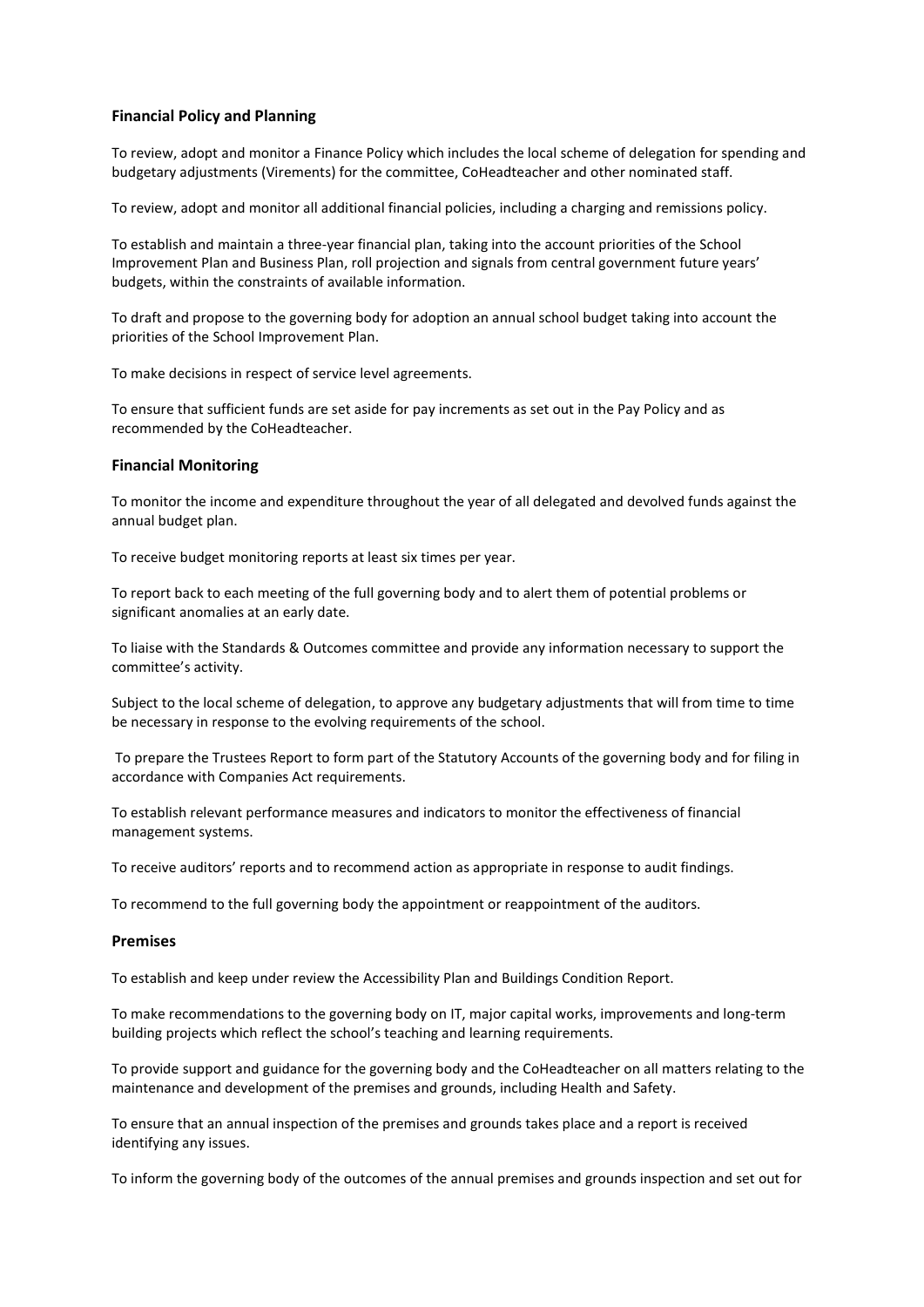approval by the governing body a proposed order of priorities for maintenance and development.

To arrange professional surveys and emergency work as necessary.

- The CoHeadteacher is authorised to commit expenditure without the prior approval of the committee in any emergency where delay would result in further damage or present a risk to the health and safety of pupils or staff. In this event the coheadteacher would normally be expected to consult the committee chair at the earliest opportunity.

To create a project committee where necessary to oversee any major developments.

To adopt, review and monitor a Health and Safety policy.

To monitor Health & Safety performance and action plans.

To ensure that the governing body's responsibilities regarding litter, refuse and dog excrement are discharged according to Section 89 of the Environmental Protection Act 1990, so far as is practicable.

#### **Staffing**

To ensure that the school is staffed sufficiently for the fulfilment of the school's Improvement Plan and the effective operation of the school.

To ensure that staffing procedures (including recruitment procedures) follow equalities legislation.

To annually review procedures for dealing with staff discipline and grievances and make recommendations to the governing body for approval.

To monitor approved procedures for staff discipline and grievance and ensure that staff are kept informed of these.

To recommend to the governing body staff selection procedures, ensuring that they conform with safer recruitment practice, and to review these procedures as necessary.

In consultation with staff, to oversee any process leading to staff reductions.

To establish the annual and longer-term salary budgets and other costs relating to personnel, e.g. training.

To establish and review a Pay Policy for all categories of staff.

## Audit

To advise the governing body on the appointment, reappointment, dismissal and remuneration of the internal assurance service.

With reference to the Risk Register, to agree a work programme to deliver internal scrutiny providing coverage across the year.

To submit an annual summary report on internal scrutiny to the ESFA of the areas reviewed, key findings, recommendations and conclusions.

To consider & challenge the reports of the internal assurance service and, when appropriate, advise the governing body of material controls issues.

To monitor the implementation of agreed recommendations relating to internal assurance reports.

To advise the governing body on the appointment, reappointment, dismissal and remuneration of the external auditor. The Academy Trust Handbook recommends retender of the external audit contract every 5 years.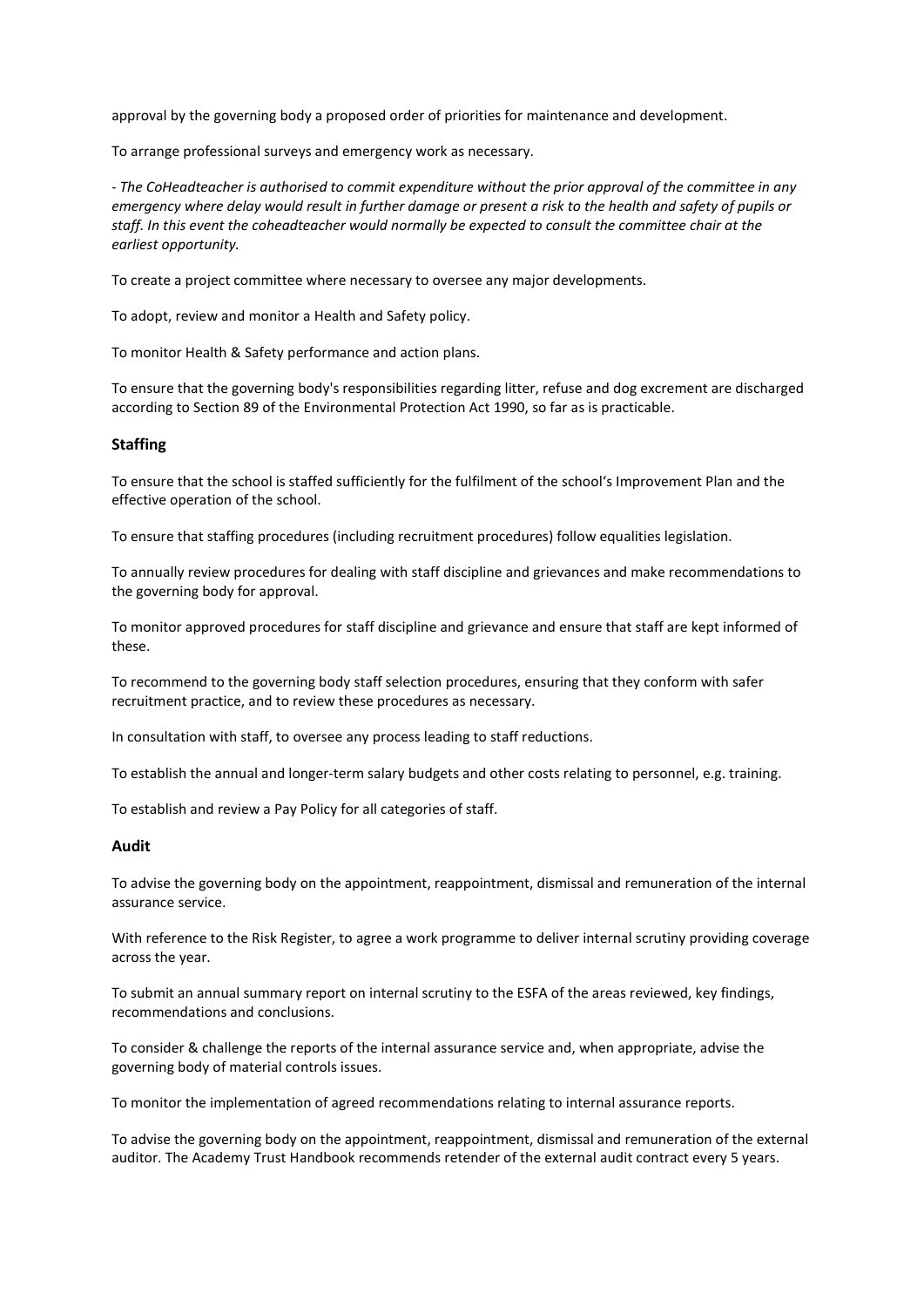To consider the reports of the external auditors, when appropriate, advise the governing body of material controls issues.

To monitor the implementation of agreed recommendations relating to the external auditor's management letter.

To establish relevant performance measures and indicators, and to monitor the effectiveness of the external auditor.

To review the annual financial statements in the presence of the external auditor, including the auditor's formal opinion, the governance statement, including consideration of the internal control systems' effectiveness, risk management statements and any relevant issue raised in the external audit management letter, including regularity audits.

To recommend the annual financial statements to the governing body.

## Risk

To review the adequacy of the Risk Register at least termly.

To monitor the implementation of any Risk Register Management action plans.

To review the governing body's arrangements in respect of whistleblowing and anti-fraud and corruption and to make recommendations as necessary.

To ensure that all allegations of fraud and irregularity are properly followed up and control weaknesses addressed, including being notified of all cases.

To undertake Value for Money (VFM) reviews as identified by the governing body.

To be aware of the risk of cybercrime. To consider proportionate controls and appropriate action should a cyber-security incident occur.

## Sporting Club

To uphold the Sporting Club Management Agreement and receive feedback from the community, town council and county council on the use of the sporting facilities.

To review the activity and financial position of the Sporting Club through its community lettings and operating costs.

To make recommendations to the governing body on major capital works, improvements and funding opportunities that would increase the scope and quality of sporting provision for the school and its community.

### Policies

To develop and review policies identified within the school's policy review programme. A list of policies and procedures to be reviewed by Finance & Resources Committee is included within the school's annual Business Plan and is reproduced at Appendix A of the Governance Handbook.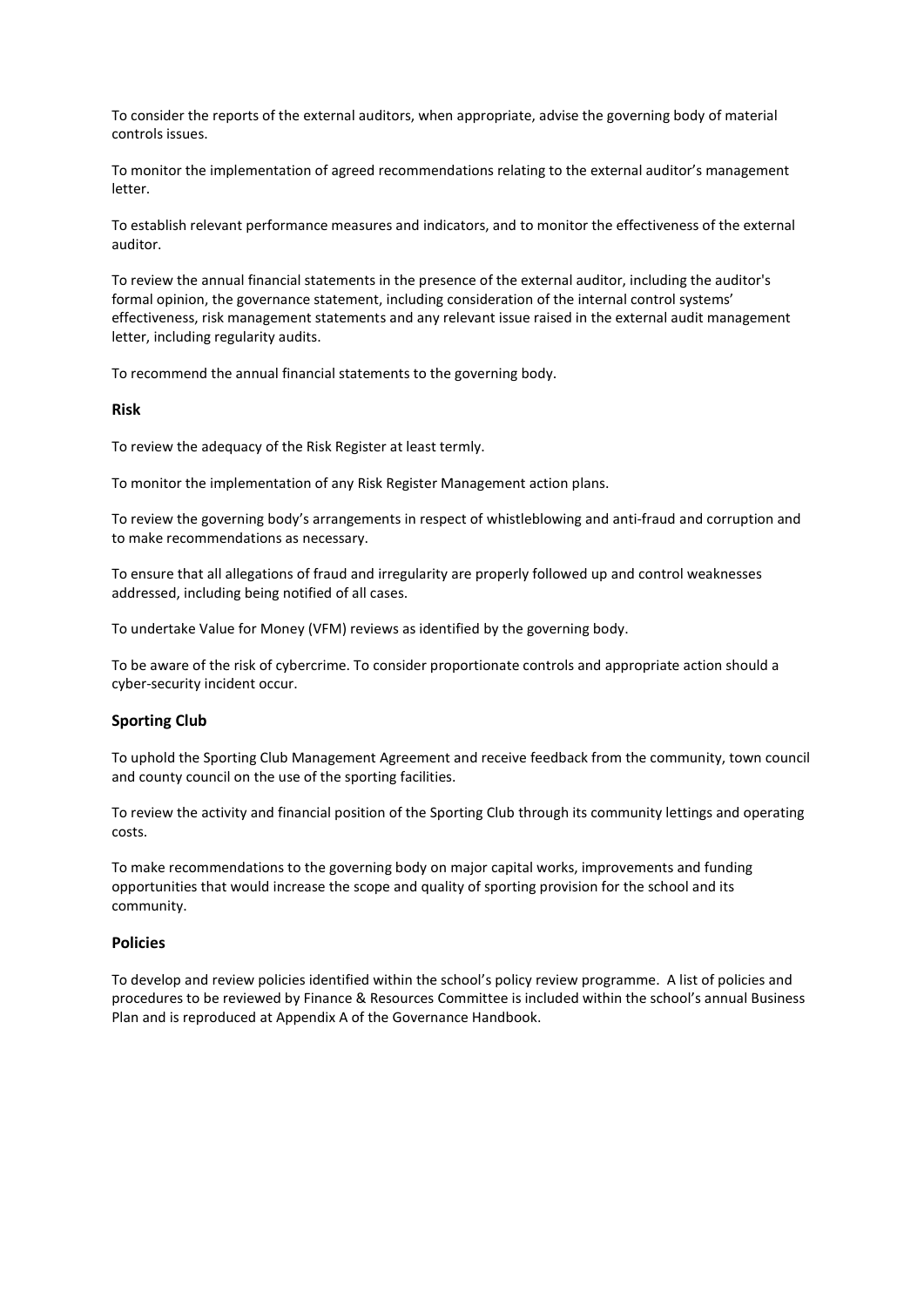|                                                             |            | Finance &    | Co-                   | <b>Business &amp;</b> | Finance       |
|-------------------------------------------------------------|------------|--------------|-----------------------|-----------------------|---------------|
| <b>Financial Responsibilities chart</b>                     | <b>FGB</b> | Resources    | Headteacher           | Finance               | Officer       |
|                                                             |            | Committee    |                       | Director              |               |
| <b>Budget management</b>                                    |            |              |                       |                       |               |
| Draft initial budget                                        |            |              | ✓                     | ✓                     |               |
| Approve budget plan                                         | ✓          |              |                       |                       |               |
| Monitor staffing budget                                     |            | $\checkmark$ | ✓                     |                       |               |
| Monitor other budgets                                       |            | $\checkmark$ | $\checkmark$          |                       |               |
| Report on budget to governors (on a termly basis)           |            |              |                       | ✓                     |               |
| Report on budget to CoHeadteacher                           |            |              |                       | $\checkmark$          |               |
| Review financial management arrangements and                |            | $\checkmark$ |                       |                       |               |
| delegation of powers at least annually                      |            |              |                       |                       |               |
| Exercise powers of the CoHeadteacher where the              |            |              | CoHead /              | ✓                     |               |
| CoHeadteacher is absent                                     |            |              | Deputy HT             |                       |               |
| Approval of annual accounts                                 | <b>AGM</b> | ✓            |                       |                       |               |
| <b>Purchasing goods or services</b>                         |            |              |                       |                       |               |
| Generate orders                                             |            |              | ✓                     | ✓                     | <b>Budget</b> |
| Authorise expenditure and virements up to a limit of £5,000 |            |              | ✓                     | ✓                     | holders<br>✓  |
| Authorise expenditure and virements up to a limit of        |            |              |                       | ✓                     |               |
| £50,000                                                     |            |              |                       |                       |               |
| Authorise expenditure and virements in excess of £50,000    |            | $\checkmark$ |                       |                       |               |
| Review quotations for expenditure                           |            |              |                       | ✓                     | ✓             |
| <b>Arrange Tenders</b>                                      |            |              | ✓                     | ✓                     |               |
| Open Tenders                                                |            | ✓            |                       | ✓                     |               |
| Take delivery of goods                                      |            |              |                       |                       | ✓             |
| Process invoices for payment                                |            |              |                       |                       | ✓             |
| Authorise invoices                                          |            |              |                       |                       | $\checkmark$  |
| Authorise bacs payments                                     |            |              | CoHead /<br>Deputy HT | ✓                     |               |
| <b>Income</b>                                               |            |              |                       |                       |               |
| Collection of income                                        |            |              |                       |                       | ✓             |
| Banking of income                                           |            |              |                       |                       | ✓             |
| Verification of banking's                                   |            |              |                       | ✓                     | ✓             |
| Write off of debts in excess of £500                        |            | ✓            |                       | $<$ £500              |               |
| <b>Risk Management</b>                                      |            |              |                       |                       |               |
| Maintain risk register                                      |            | $\checkmark$ |                       | ✓                     |               |
| Monitor progress of actions in risk management action plan  |            | ✓            |                       |                       |               |
| Determine the internal distribution of budgets between      |            |              | ✓                     |                       |               |
| departments within school                                   |            |              |                       |                       |               |
| <b>Payroll &amp; Personnel</b>                              |            |              |                       |                       |               |
| Approve appointments (in writing)                           |            |              | ✓                     | ✓                     |               |
| Approve appointments (in writing) for support staff         |            |              | ✓                     | ✓                     |               |
| Notify Payroll of starters, leavers, changes                |            |              | ✓                     | ✓                     |               |
| <b>Bank Account</b>                                         |            |              |                       |                       |               |
| Sign cheques                                                |            |              | $\checkmark$          | ✓                     |               |
| Retain cheque book safely                                   |            |              |                       |                       | $\checkmark$  |
| Reconcile funds and submit regular reimbursement claims     |            |              |                       | ✓                     |               |
| <b>Sporting Club - Renewals fund</b>                        |            |              |                       |                       |               |
| Monitor budget                                              |            |              | ✓                     | ✓                     |               |
| Sign cheques                                                |            |              |                       | ✓                     | ✓             |
| <b>Security of Assets</b>                                   |            |              |                       |                       |               |
| Maintain inventory/asset register                           |            |              | ✓                     | ✓                     |               |
| Carry out checks against inventory at least annually        |            |              |                       | ✓                     |               |
| Authorise disposal of equipment                             |            |              | ✓                     | ✓                     |               |